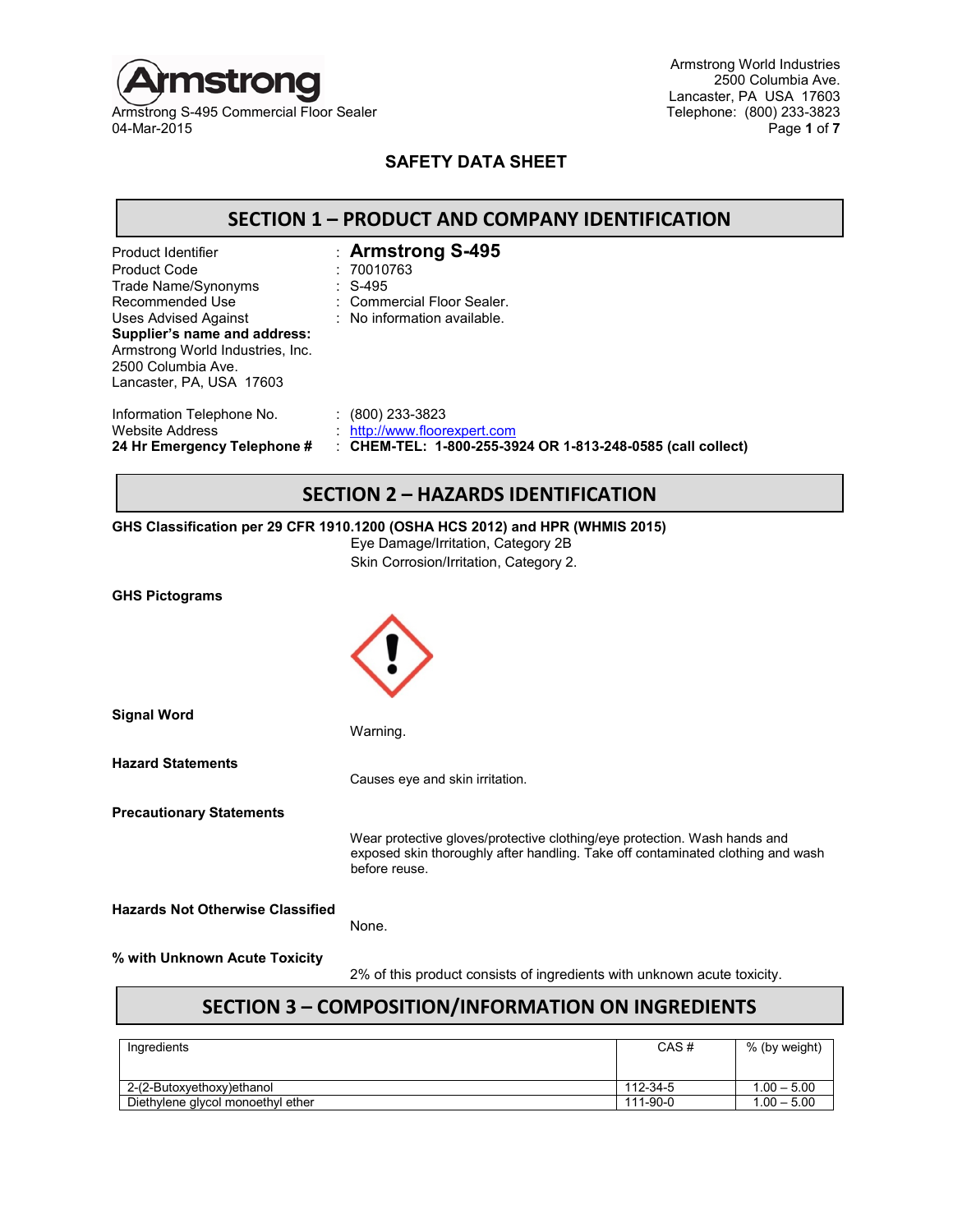

Armstrong S-495 Commercial Floor Sealer Telephone: (800) 233-3823 04-Mar-2015 Page **2** of **7**

Armstrong World Industries 2500 Columbia Ave. Lancaster, PA USA 17603<br>Telephone: (800) 233-3823

| Tris(2-butoxyethyl) phosphate                                   |                                                                                                                                                                                                                                                                                                                                                                                              | 78-51-3 | $1.00 - 5.00$ |  |  |  |  |
|-----------------------------------------------------------------|----------------------------------------------------------------------------------------------------------------------------------------------------------------------------------------------------------------------------------------------------------------------------------------------------------------------------------------------------------------------------------------------|---------|---------------|--|--|--|--|
|                                                                 | The exact percentages of the ingredients have been withheld by the manufacturer as trade secrets.                                                                                                                                                                                                                                                                                            |         |               |  |  |  |  |
| <b>SECTION 4 - FIRST AID MEASURES</b>                           |                                                                                                                                                                                                                                                                                                                                                                                              |         |               |  |  |  |  |
| General                                                         | Call a Poison Center or doctor if you feel unwell.                                                                                                                                                                                                                                                                                                                                           |         |               |  |  |  |  |
| <b>Inhalation</b>                                               | If inhaled, remove victim to fresh air and keep at rest in a position comfortable for<br>breathing.                                                                                                                                                                                                                                                                                          |         |               |  |  |  |  |
| <b>Skin contact</b>                                             | Remove/Take off immediately all contaminated clothing. Wash with plenty of soap<br>and water. If irritations or symptoms develop, seek medical attention/advice.                                                                                                                                                                                                                             |         |               |  |  |  |  |
| Eye contact                                                     | Rinse cautiously with water for several minutes. Remove contact lenses, if present<br>and easy to do. Continue rinsing. Get medical advice/attention.                                                                                                                                                                                                                                        |         |               |  |  |  |  |
| Ingestion                                                       | Rinse mouth. Do NOT induce vomiting. Call a POISON CENTER or<br>doctor/physician if you feel unwell.                                                                                                                                                                                                                                                                                         |         |               |  |  |  |  |
| <b>Notes for Physician</b>                                      | Treat symptomatically.                                                                                                                                                                                                                                                                                                                                                                       |         |               |  |  |  |  |
| Signs and symptoms of short-term (acute) exposure               |                                                                                                                                                                                                                                                                                                                                                                                              |         |               |  |  |  |  |
| Inhalation                                                      | : Under normal conditions of use, not expected to cause respiratory symptoms.                                                                                                                                                                                                                                                                                                                |         |               |  |  |  |  |
| Skin                                                            | Symptoms may include mild redness or itching.                                                                                                                                                                                                                                                                                                                                                |         |               |  |  |  |  |
| Eyes                                                            | Symptoms may include redness, itching, or pain.                                                                                                                                                                                                                                                                                                                                              |         |               |  |  |  |  |
| Ingestion                                                       | Symptoms such as gastric pain, nausea, vomiting, and diarrhea may occur.                                                                                                                                                                                                                                                                                                                     |         |               |  |  |  |  |
| Effects of long-term (chronic) exposure                         |                                                                                                                                                                                                                                                                                                                                                                                              |         |               |  |  |  |  |
|                                                                 | None known.                                                                                                                                                                                                                                                                                                                                                                                  |         |               |  |  |  |  |
|                                                                 | Indication of need for immediate medical attention or special treatment                                                                                                                                                                                                                                                                                                                      |         |               |  |  |  |  |
|                                                                 | Difficulty breathing persists after removing the person to fresh air.                                                                                                                                                                                                                                                                                                                        |         |               |  |  |  |  |
|                                                                 | Any exposure to the eye which causes irritation.                                                                                                                                                                                                                                                                                                                                             |         |               |  |  |  |  |
|                                                                 | <b>SECTION 5 - FIRE FIGHTING MEASURES</b>                                                                                                                                                                                                                                                                                                                                                    |         |               |  |  |  |  |
| Suitable extinguishing media                                    | Carbon dioxide, dry chemical powder, alcohol foam or water spray.                                                                                                                                                                                                                                                                                                                            |         |               |  |  |  |  |
| Unsuitable extinguishing media                                  | Water jet may spread the burning material.                                                                                                                                                                                                                                                                                                                                                   |         |               |  |  |  |  |
| <b>Hazardous combustion products</b>                            | Carbon monoxide, carbon dioxide, as well as other toxic vapors and gases which<br>are common to thermal degradation of organic compounds.                                                                                                                                                                                                                                                    |         |               |  |  |  |  |
| Special fire-fighting procedures/equipment                      |                                                                                                                                                                                                                                                                                                                                                                                              |         |               |  |  |  |  |
|                                                                 | Firefighters should wear proper protective equipment and self-contained breathing<br>apparatus with full face piece operated in positive pressure mode. Move containers<br>from fire area if safe to do so. Water spray may be useful in cooling equipment<br>exposed to heat and flame. After fires have been extinguished, carefully clean all<br>equipment and surfaces exposed to fumes. |         |               |  |  |  |  |
| <b>Environmental precautions</b>                                | Do not allow material to enter drains or contaminate ground water system.                                                                                                                                                                                                                                                                                                                    |         |               |  |  |  |  |
| Fire hazards/conditions of flammability                         |                                                                                                                                                                                                                                                                                                                                                                                              |         |               |  |  |  |  |
|                                                                 | : Not flammable under normal conditions of use. Closed containers may rupture if<br>exposed to excess heat or flame due to a build-up of internal pressure.                                                                                                                                                                                                                                  |         |               |  |  |  |  |
| Flammability classification (OSHA 29 CFR 1910.1200, WHMIS 2015) |                                                                                                                                                                                                                                                                                                                                                                                              |         |               |  |  |  |  |
|                                                                 | Not flammable.                                                                                                                                                                                                                                                                                                                                                                               |         |               |  |  |  |  |
| <b>NFPA Rating</b>                                              | 0 - Minimal 1 - Slight 2 - Moderate 3 - Serious 4 - Severe                                                                                                                                                                                                                                                                                                                                   |         |               |  |  |  |  |
|                                                                 | Health: $1$<br>Flammability 1 Instability 0 Special Hazards:                                                                                                                                                                                                                                                                                                                                 |         | None          |  |  |  |  |

# **SECTION 6 – ACCIDENTAL RELEASE MEASURES**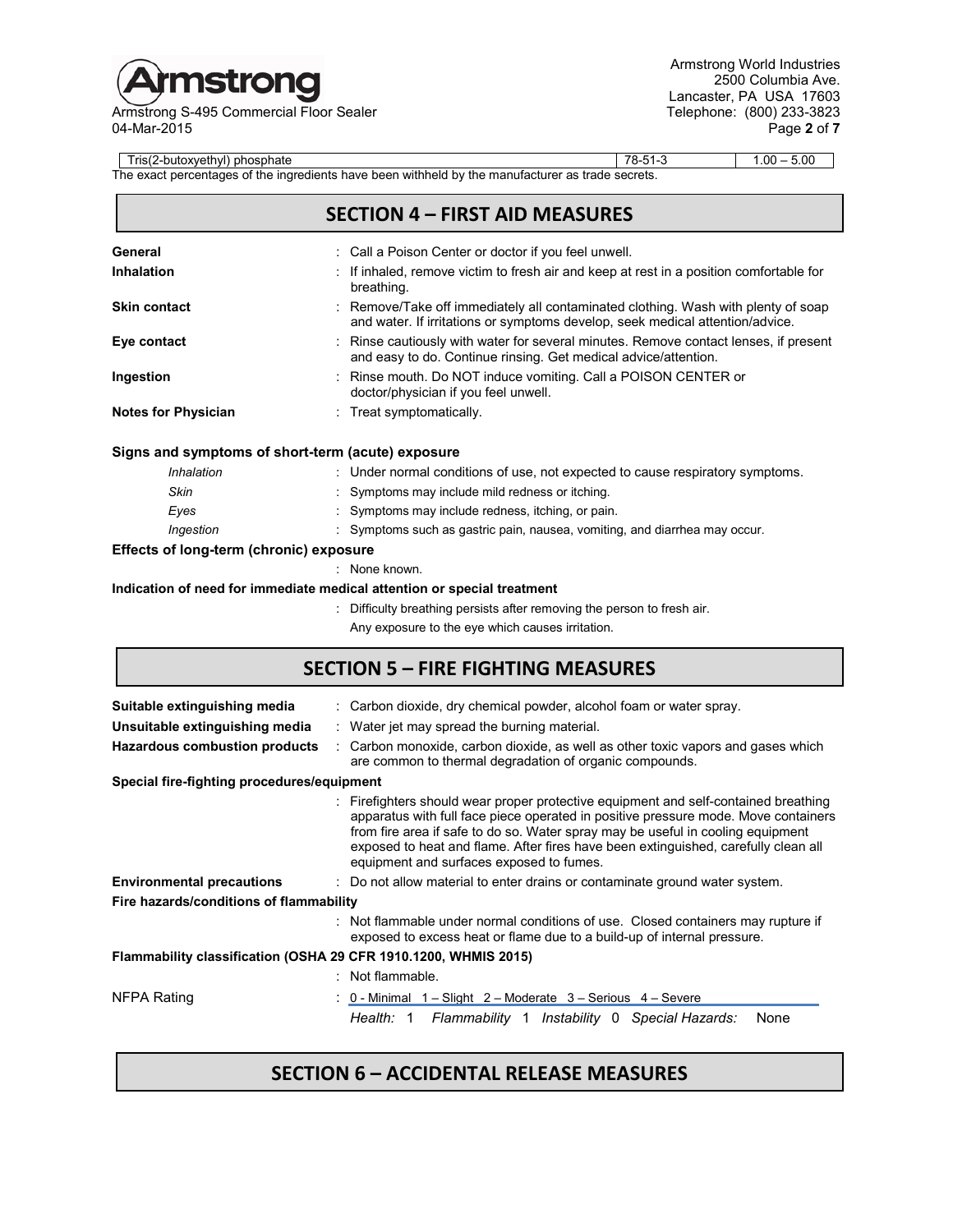| <b>Armstrong</b>                                       |                                                                                                                                                                                                                                                                                                                                                                                                                                                                  | Armstrong World Industries<br>2500 Columbia Ave.<br>Lancaster, PA USA 17603 |
|--------------------------------------------------------|------------------------------------------------------------------------------------------------------------------------------------------------------------------------------------------------------------------------------------------------------------------------------------------------------------------------------------------------------------------------------------------------------------------------------------------------------------------|-----------------------------------------------------------------------------|
| Armstrong S-495 Commercial Floor Sealer<br>04-Mar-2015 |                                                                                                                                                                                                                                                                                                                                                                                                                                                                  | Telephone: (800) 233-3823<br>Page 3 of 7                                    |
| <b>Personal precautions</b>                            | : Restrict access to area until completion of clean-up. All persons dealing with<br>clean-up should wear the appropriate chemically protective equipment.                                                                                                                                                                                                                                                                                                        |                                                                             |
| <b>Protective equipment</b>                            | : Refer to Section 8 on this Safety Data Sheet, EXPOSURE CONTROLS /<br>PERSONAL PROTECTION, for additional information on acceptable personal<br>protective equipment.                                                                                                                                                                                                                                                                                           |                                                                             |
| <b>Emergency Procedures</b>                            | : If a spill/release in excess of the EPA reportable quantity is made into the<br>environment, immediately notify the national response center in the United States<br>(phone: 1-800-424-8002).                                                                                                                                                                                                                                                                  |                                                                             |
|                                                        | US CERCLA Reportable quantity (RQ): None reported.                                                                                                                                                                                                                                                                                                                                                                                                               |                                                                             |
| Methods and materials for containment and cleaning up  |                                                                                                                                                                                                                                                                                                                                                                                                                                                                  |                                                                             |
|                                                        | : Ventilate area of release. Eliminate all ignition sources. Stop spill or leak at source<br>if safely possible. Contain product with inert absorbent material, preventing it from<br>entering sewer lines or waterways. Gather up spilled material and place in suitable<br>container for later disposal (see Section 13). Residual of product, while still wet,<br>can be cleaned up with warm soapy water. Notify the appropriate authorities as<br>required. |                                                                             |
| <b>Prohibited materials</b>                            | : None known.                                                                                                                                                                                                                                                                                                                                                                                                                                                    |                                                                             |
| <b>Environmental precautions</b>                       | : Do not allow product to enter drains or waterways. Do not allow material to<br>contaminate ground water system.                                                                                                                                                                                                                                                                                                                                                |                                                                             |
| <b>Reference to other sections</b>                     | : See Section 14 for disposal information.                                                                                                                                                                                                                                                                                                                                                                                                                       |                                                                             |
|                                                        | <b>SECTION 7 - HANDLING AND STORAGE</b>                                                                                                                                                                                                                                                                                                                                                                                                                          |                                                                             |

| Safe handling procedures    | : Wear suitable protective equipment during handling. (See Section 8.) Observe<br>good hygiene standards. Use only with adequate ventilation. Wash thoroughly after<br>handling. Avoid contact with eyes, skin, or clothing. Avoid repeated or prolonged<br>skin contact. Avoid breathing vapors or mists of this product. Wear protective<br>clothing to prevent skin contact. Promptly remove any clothing that becomes<br>contaminated. Clean contaminated clothing before reuse. Keep container tightly<br>closed. |
|-----------------------------|------------------------------------------------------------------------------------------------------------------------------------------------------------------------------------------------------------------------------------------------------------------------------------------------------------------------------------------------------------------------------------------------------------------------------------------------------------------------------------------------------------------------|
| <b>Storage requirements</b> | : Store in a cool, dry, well-ventilated area. Store away from heat and open flame.<br>Avoid storing in direct sunlight. Store in original container. Keep tightly closed when<br>not in use. Do not reuse empty container without commercial cleaning or<br>reconditioning.                                                                                                                                                                                                                                            |
| Incompatible materials      | $\therefore$ See Section 10.                                                                                                                                                                                                                                                                                                                                                                                                                                                                                           |
| Special packaging materials | Always keep in containers made of the same materials as the supply container.                                                                                                                                                                                                                                                                                                                                                                                                                                          |

# **SECTION 8 – EXPOSURE CONTROLS AND PERSONAL PROTECTION**

| <b>Permissible Exposure Limits</b> |  | No exposure limits have been established for the product itself. Below are exposure<br>limits for the components in the product.                                                                                                     |                           |             |      |                  |  |
|------------------------------------|--|--------------------------------------------------------------------------------------------------------------------------------------------------------------------------------------------------------------------------------------|---------------------------|-------------|------|------------------|--|
| Ingredients                        |  | CAS#                                                                                                                                                                                                                                 | <b>ACGIH TLV</b>          |             |      | <b>OSHA PEL</b>  |  |
|                                    |  |                                                                                                                                                                                                                                      | <b>TWA</b>                | <b>STEL</b> | PFI  | <b>STEL</b>      |  |
| 2-(2-Butoxyethoxy)ethanol          |  | 112-34-5                                                                                                                                                                                                                             | N/A <sub>v</sub>          | N/Av        | N/Av | N/A <sub>v</sub> |  |
| Diethylene glycol monoethyl ether  |  | 111-90-0                                                                                                                                                                                                                             | 25 ppm<br><b>WEEL USA</b> | N/Av        | N/Av | N/A <sub>v</sub> |  |
| Tris(2-butoxyethyl) phosphate      |  | 78-51-3                                                                                                                                                                                                                              | N/A <sub>v</sub>          | N/Av        | N/Av | N/A <sub>v</sub> |  |
| <b>Engineering Controls</b>        |  | Use general or local exhaust ventilation to maintain air concentrations below<br>recommended exposure limits. Ventilation should effectively remove and prevent<br>buildup of any vapor generated from the handling of this product. |                           |             |      |                  |  |

**Personal Protection Equipment**

**Eye / face protection** : Chemical goggles or safety glasses, as appropriate for the job.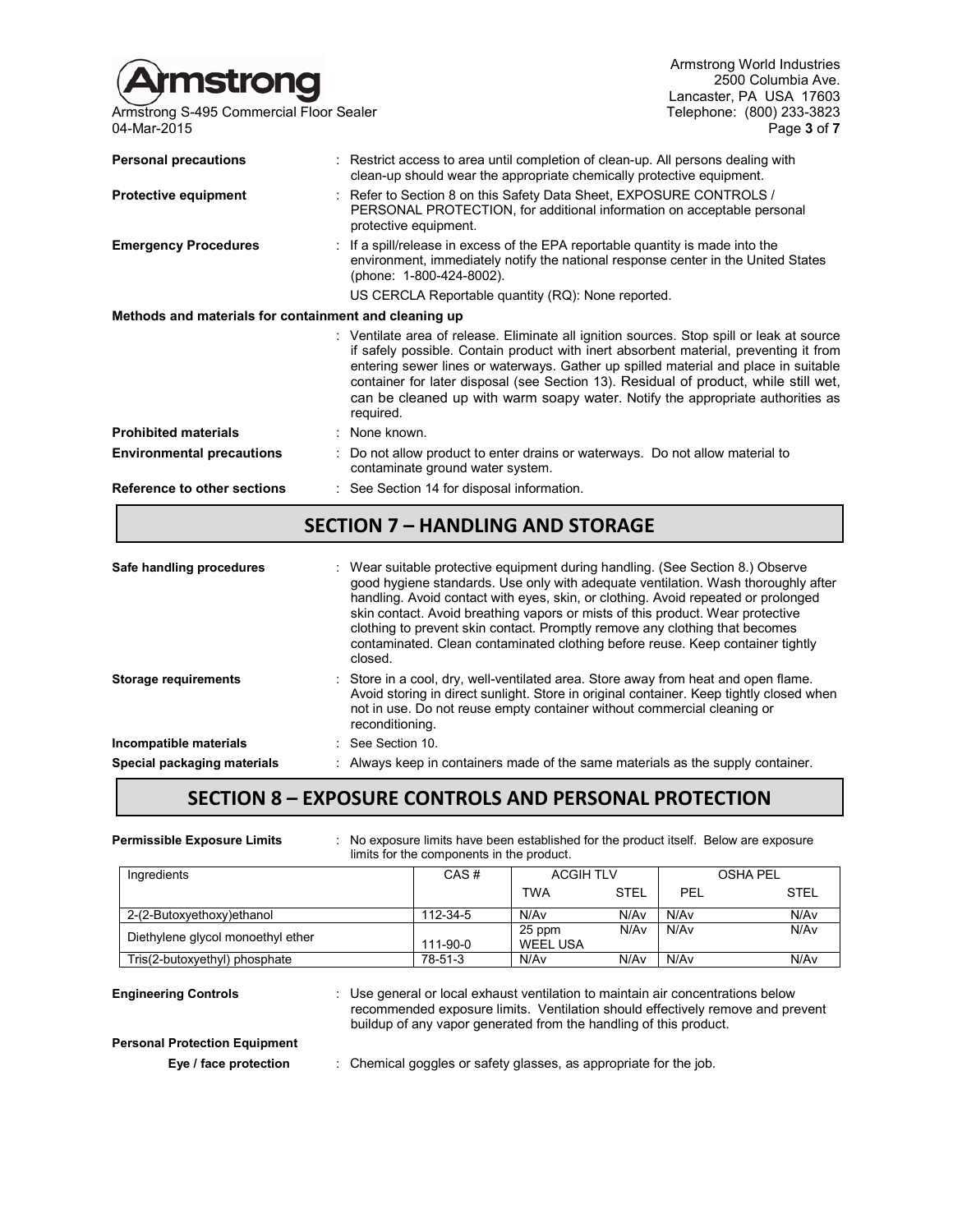

Armstrong S-495 Commercial Floor Sealer<br>04-Mar-2015

Armstrong World Industries 2500 Columbia Ave. Lancaster, PA USA 17603<br>Telephone: (800) 233-3823 04-Mar-2015 Page **4** of **7**

| <b>Skin protection</b>         | Wear gloves which are impervious to the material. Materials such as nitrile rubber<br>or Viton (fluorocarbon rubber) are recommended. Consult with glove manufacturers<br>regarding breakthrough time for this material.                                               |  |
|--------------------------------|------------------------------------------------------------------------------------------------------------------------------------------------------------------------------------------------------------------------------------------------------------------------|--|
| <b>Body protection</b>         | : Where extensive exposure to product is possible, use resistant coveralls, apron and<br>boots to prevent contact.                                                                                                                                                     |  |
| <b>Respiratory protection</b>  | : Under normal conditions of use with adequate ventilation, respiratory protection<br>should not be necessary. If work process generates excessive quantities of vapor<br>or dust, or exposures in excess of any PEL, wear an appropriate organic vapor<br>respirator. |  |
| Site safety equipment          | : An eyewash station and safety shower should be made available in the immediate<br>working area.                                                                                                                                                                      |  |
| General hygiene considerations | : Avoid contact with eyes, skin and clothing. Avoid breathing vapors/dust. Upon<br>completion of work, wash hands thoroughly. Remove soiled clothing and wash it<br>thoroughly before reuse.                                                                           |  |

#### **SECTION 9 – PHYSICAL AND CHEMICAL PROPERTIES**

| <b>Physical state</b>                                                                   | : Liquid                       | Appearance                                                      | : Milky white liquid |
|-----------------------------------------------------------------------------------------|--------------------------------|-----------------------------------------------------------------|----------------------|
| Odor                                                                                    | : Mild                         | Odor threshold                                                  | : $N/Av$             |
| рH                                                                                      | $: 7.5 - 8.0$                  | Specific gravity                                                | : 1.02               |
| <b>Boiling point</b>                                                                    | : $212^{\circ}F(100^{\circ}C)$ | <b>Coefficient of water/oil distribution : N/Av</b>             |                      |
| <b>Melting/Freezing point</b>                                                           | : N/Av                         | Solubility in water                                             | : Miscible           |
| Vapor pressure (mm Hg @ 20 $^{\circ}$ C / 68 $^{\circ}$ F) : N/Av                       |                                | <b>Evaporation rate (n-Butyl acetate = 1)</b> $\therefore$ N/Av |                      |
| Vapor density $(Air = 1)$                                                               | : $N/Av$                       | Volatiles (% by weight)                                         | $: 80 - 84\%$        |
| Volatile organic compounds (VOCs) : 0.0% VOC per CARB rules; 262 q/L SCAQMD Method 304. |                                |                                                                 |                      |
| Particle size                                                                           | : N/Av                         | <b>Flammability classification</b>                              | : Not flammable      |
| Flash point                                                                             |                                | $\approx$ >100°C (>212°F) Lower flammable limit (% by vol)      | Not available :      |
| <b>Flash point method</b>                                                               |                                | : Setaflash closed Upper flammable limit (% by vol)             | : Not available      |
| <b>Auto-ignition temperature</b>                                                        | : N/Av                         | Decomposition temperature                                       | : Not available      |
| <b>Viscosity</b>                                                                        | : N/Av                         | <b>Oxidizing properties</b>                                     | : Not available      |
| Explosion data: Sensitivity to mechanical impact / static discharge                     |                                |                                                                 |                      |

**:** Not expected to be sensitive to mechanical impact or static discharge.

### **SECTION 10 – REACTIVITY AND STABILITY INFORMATION**

| Reactivity                             | : Not reactive.                                                            |
|----------------------------------------|----------------------------------------------------------------------------|
| Stability                              | : Stable under the recommended storage and handling conditions prescribed. |
| <b>Hazardous reactions</b>             | : Hazardous polymerization does not occur.                                 |
| <b>Conditions to avoid</b>             | $\therefore$ Extreme heat.                                                 |
| Materials to avoid and incompatability |                                                                            |
|                                        | : Strong oxidizing agents.                                                 |

**Hazardous decomposition products**

: None known, refer to hazardous combustion products in Section 5.

## **SECTION 11 – TOXICOLOGICAL INFORMATION**

| Routes of exposure                                         | <i>Inhalation:</i> YES | Skin Absorption: NO Skin and Eyes: Yes Ingestion: YES |  |  |  |
|------------------------------------------------------------|------------------------|-------------------------------------------------------|--|--|--|
| <b>Symptoms of exposure</b>                                | : See Section 4.       |                                                       |  |  |  |
| <b>Calculated Acute Toxicity Estimates for the Product</b> |                        |                                                       |  |  |  |
| Inhalation                                                 | $\therefore$ > 50 mg/L |                                                       |  |  |  |
| Oral                                                       | $:$ > 10,000 mg/kg     |                                                       |  |  |  |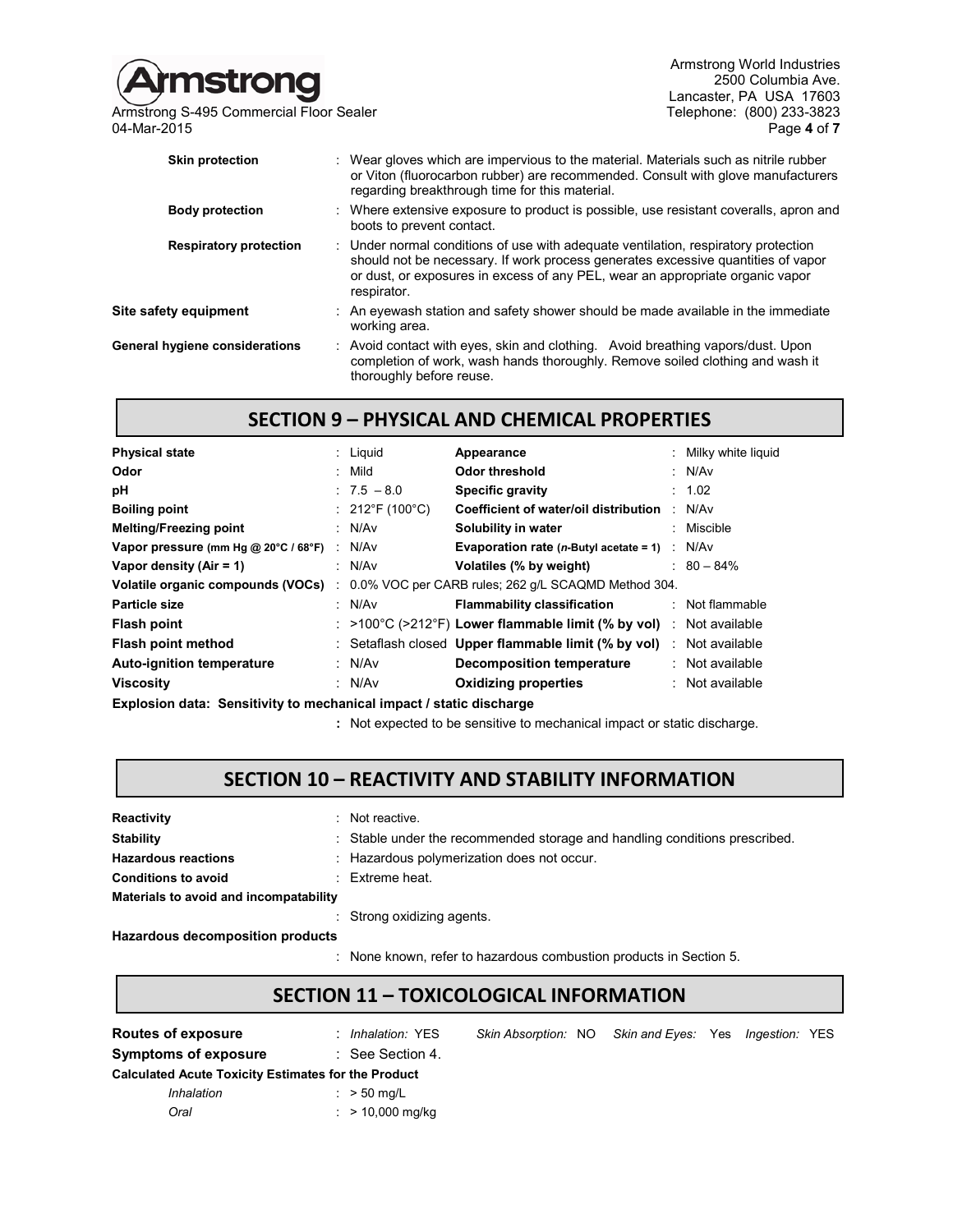

Armstrong S-495 Commercial Floor Sealer Telephone: (800) 233-3823 04-Mar-2015 Page **5** of **7**

Armstrong World Industries 2500 Columbia Ave. Lancaster, PA USA 17603<br>Telephone: (800) 233-3823

| Dermal               | $: > 10,000$ mg/kg    |
|----------------------|-----------------------|
| مغمام امماسماممابرما | Caa halau farindiridu |

**Toxicological data** : See below for individual ingredient acute toxicity data.

|                                   | LC50(4 hr)            | LD50             |                       |  |  |
|-----------------------------------|-----------------------|------------------|-----------------------|--|--|
| Ingredients                       | Inhalation, rat, mg/L | Oral, rat, mg/kg | Dermal, rabbit, mg/kg |  |  |
| 2-(2-Butoxyethoxy)ethanol         | N/Av                  | 7292             | 2764                  |  |  |
| Diethylene glycol monoethyl ether | > 5.24                | 5500             | 4200                  |  |  |
| Tris(2-butoxyethyl) phosphate     | > 6.4                 | 3000             | > 2050                |  |  |

| Skin corrosion or irritation                      | : May cause slight irritation to skin.                                                             |
|---------------------------------------------------|----------------------------------------------------------------------------------------------------|
| Serious eye damage / eye irritation               | : May cause mild to moderate irritation to eyes.                                                   |
| Respiratory or skin sensitization                 | : None known.                                                                                      |
| Germ cell mutagenicity                            | : None known.                                                                                      |
| Carcinogenic status                               | No components present at 0.1% or greater are listed as carcinogens by ACGIH,<br>IARC. OSHA or NTP. |
| <b>Reproductive toxicity</b>                      | : None known.                                                                                      |
| Specific Target Organ Toxicity, Single Exposure   |                                                                                                    |
|                                                   | : None known.                                                                                      |
| Specific Target Organ Toxicity, Repeated Exposure |                                                                                                    |
|                                                   | : None known.                                                                                      |
| <b>Aspiration hazard</b>                          | : None known.                                                                                      |
| <b>Additional information</b>                     | : N/Av                                                                                             |

### **SECTION 12 – ECOLOGICAL INFORMATION**

| <b>Environmental effects</b>     | : The product should not be allowed to enter drains or water courses, or be<br>deposited where it can affect ground or surface waters. |
|----------------------------------|----------------------------------------------------------------------------------------------------------------------------------------|
| <b>Ecotoxicity</b>               | $\therefore$ No data available.                                                                                                        |
| Biodegradability                 | $\therefore$ No data available.                                                                                                        |
| <b>Bioaccumulative potential</b> | : No data available.                                                                                                                   |
| Mobility in soil                 | $\therefore$ No data available.                                                                                                        |
| <b>PBT and vPvB assessment</b>   | $\therefore$ No data available.                                                                                                        |
| Other adverse effects            | $\therefore$ No data available.                                                                                                        |

## **SECTION 13 – DISPOSAL CONSIDERATION**

| <b>Handling for disposal</b> | : Handle waste according to recommendations in Section 7.                                                                                                                                                                                                                                                                                                                                            |
|------------------------------|------------------------------------------------------------------------------------------------------------------------------------------------------------------------------------------------------------------------------------------------------------------------------------------------------------------------------------------------------------------------------------------------------|
| <b>Methods of disposal</b>   | : You must test your waste using methods described in 40 CFR Part 261 to<br>determine if it meets applicable definitions of hazardous wastes. Dispose in<br>accordance with all applicable federal, state, provincial and local regulations.<br>Contact your local, state, provincial or federal environmental agency for specific<br>rules.                                                         |
| Packaging                    | : Handle contaminated packaging in the same manner as the product.                                                                                                                                                                                                                                                                                                                                   |
| <b>RCRA</b>                  | $\pm$ If this product, as supplied, becomes a waste in the United States, it may meet the<br>criteria of a hazardous waste as defined under RCRA, Title 40 CFR 261. It is the<br>responsibility of the waste generator to determine the proper waste identification<br>and disposal method. For disposal of unused or waste material, check with local,<br>state and federal environmental agencies. |

### **SECTION 14 – TRANSPORTATION INFORMATION**

| Regulatory<br>Information | UN<br><b>Number</b> | <b>Shipping Name</b>                                | Class       | Packing<br>Group | Label       |
|---------------------------|---------------------|-----------------------------------------------------|-------------|------------------|-------------|
| TDG                       | <b>None</b>         | This product is not regulated according to Canadian | <b>None</b> | <b>None</b>      | <b>None</b> |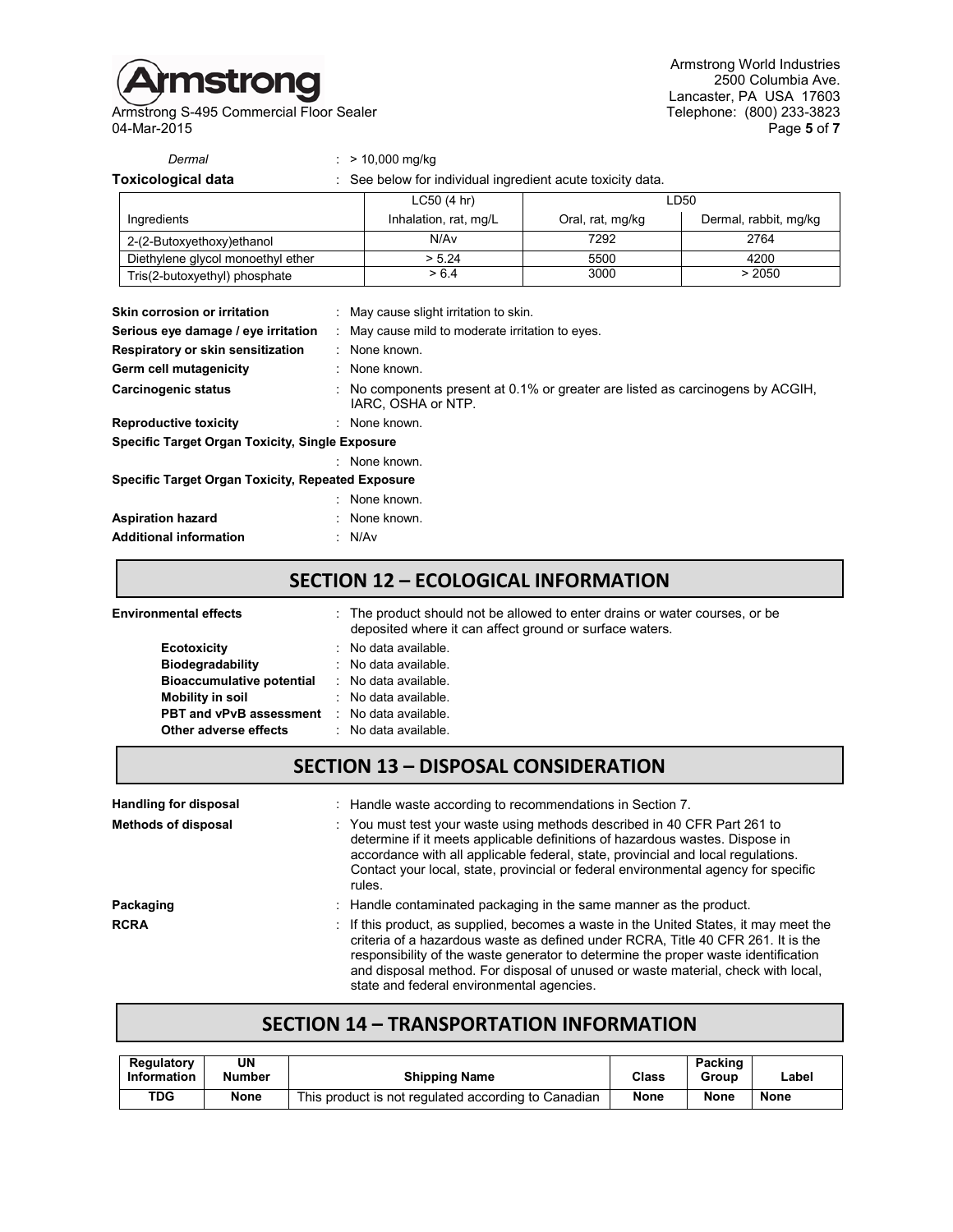

Armstrong S-495 Commercial Floor Sealer 04-Mar-2015 Page **6** of **7**

|                                                       |      | TDG regulations.                                                  |      |             |             |
|-------------------------------------------------------|------|-------------------------------------------------------------------|------|-------------|-------------|
| <b>TDG</b><br><b>Additional</b><br>Information        | None |                                                                   |      |             |             |
| <b>49 CFR/DOT</b>                                     | None | This product is not regulated according to US DOT<br>regulations. | None | <b>None</b> | <b>None</b> |
| <b>49 CFR/DOT</b><br><b>Additional</b><br>Information | None |                                                                   |      |             |             |

## **SECTION 15 – REGULATORY INFORMATION**

#### **Canadian Information:**

This product has been classified according to the hazard criteria of the Hazardous Products Regulations (HPR). This SDS contains all of the information required by the HPR.

Canadian Environmental Protection Act (CEPA) information: All ingredients listed appear on either the Domestic Substances List (DSL) or the Non- Domestic Substances List (NDSL).

#### **US Federal Information:**

TSCA: All listed ingredients appear on the Toxic Substances Control Act (TSCA) inventory.

CERCLA Reportable Quantity (RQ) (40 CFR 117.302): None reported.

SARA TITLE III: Sec. 302, Extremely Hazardous Substances, 40 CFR 355: No Extremely Hazardous Substances are present in this material.

SARA TITLE III: Sec. 311 and 312, SDS Requirements, 40 CFR 370 Hazard Classes: Immediate (Acute) health hazard. Under SARA Sections 311 and 312, the EPA has established threshold quantities for the reporting of hazardous chemicals. The current thresholds are 500 pounds or the threshold planning quantity (TPQ), whichever is lower, for extremely hazardous substances and 10,000 pounds for all other hazardous chemicals.

SARA TITLE III: Sec. 313, Toxic Chemicals Notification, 40 CFR 372: This product may be subject to SARA notification requirements. It contains glycol ethers: 2-(2-Butoxyethoxy)ethanol; Diethylene glycol monoethyl ether.

#### **U.S. State Right To Know Laws**

California Proposition 65: Warning! This product contains a chemical known to the State of California to cause cancer and/or reproductive harm.

Other State Right to Know Laws: Glycol ethers (NJ, PA, RI).

|             | <b>SECTION 16 - OTHER INFORMATION</b>                                                                                                                                                                                                                                                                                                                                                                                                                                                                                               |
|-------------|-------------------------------------------------------------------------------------------------------------------------------------------------------------------------------------------------------------------------------------------------------------------------------------------------------------------------------------------------------------------------------------------------------------------------------------------------------------------------------------------------------------------------------------|
| HMIS Rating | : * - Chronic Hazard 0 - Minimal 1 – Slight 2 – Moderate 3 – Serious 4 – Severe<br>Flammability 1 Physical Hazard: 0 PPE: Gloves, safety glasses<br>Health: 1                                                                                                                                                                                                                                                                                                                                                                       |
| Legend      | : ACGIH: American Conference of Governmental Industrial Hygienists<br><b>CAS: Chemical Abstract Services</b><br>CERCLA: Comprehensive Environmental Response, Compensation, and Liability<br>Act of 1980<br>CFR: Code of Federal Regulations<br>DOT: Department of Transportation<br>DSL: Domestic Substances List<br>EPA: Environmental Protection Agency<br>GHS: Globally Harmonized System<br>HPR: Hazardous Products Regulations<br>IARC: International Agency for Research on Cancer<br>Inh: Inhalation<br>N/Av: Not Available |